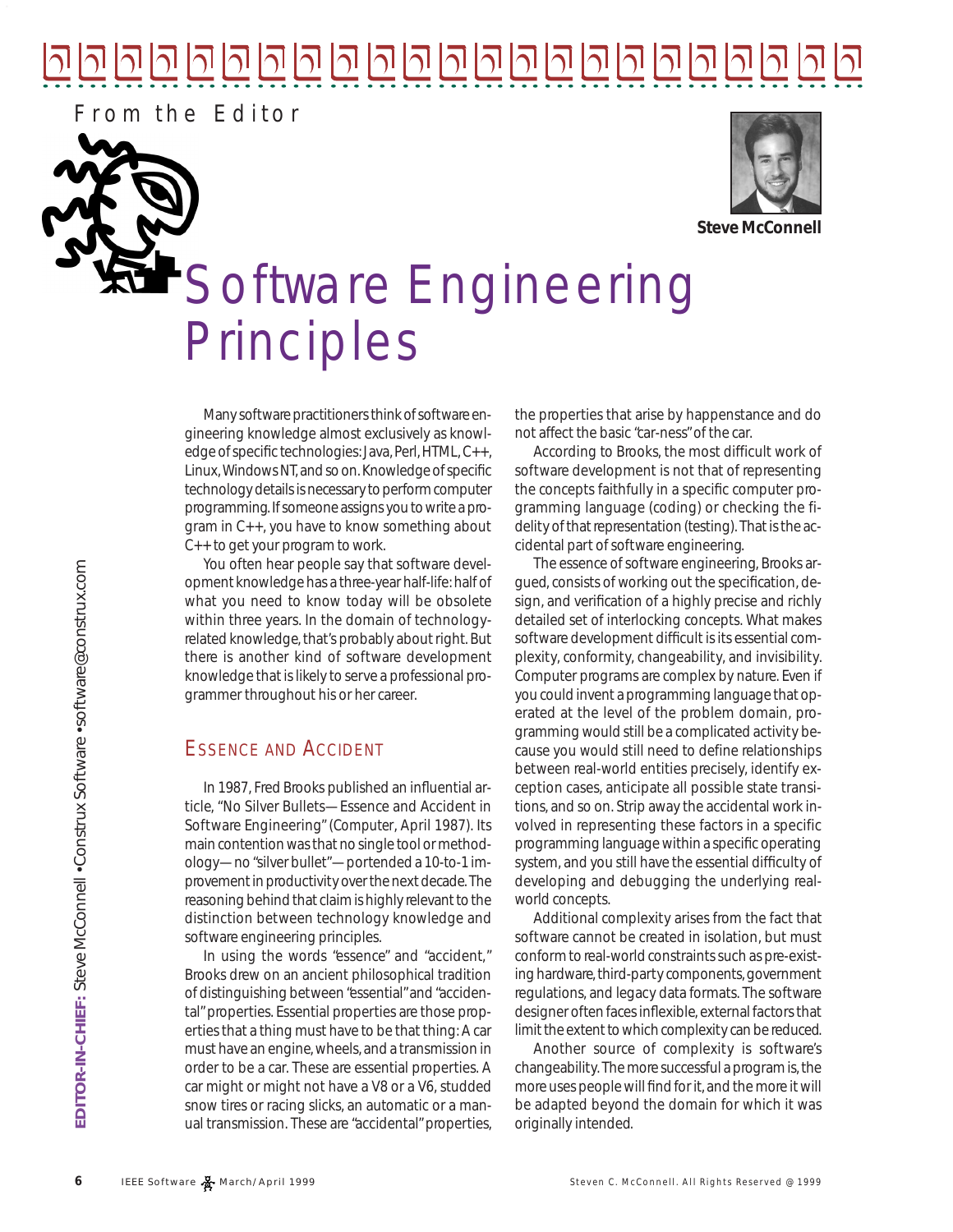A final source of software complexity arises from software's inherent invisibility. Software can't be represented with geometric models. Attempts to geometrically represent even simple, static logic flow quickly become absurdly complicated, as anyone who has ever tried to draw a full flow chart for even a relatively simple program will attest. Adding to the problem, software doesn't exist meaningfully in static form; it only exists meaningfully when it's executed. So even absurdly complicated geometrical representations show software's structure as simpler than it really is because they ignore the time dimension.

Brooks argued that we've already made the major gains in the accidental elements of software engineering, such as the invention of high-level languages, movement to interactive computing from batch processing, and development of powerful integrated environments. Any further order-ofmagnitude improvements can be made only by addressing software's essential difficulties: the complexity, conformity, changeability, and invisibility inherent to software development.

### SOFTWARE ENGINEERING PRINCIPLES

Knowledge that addresses what Brooks calls the essential difficulty of software engineering is what I think of as "software engineering principles." During the past 30 years, since the first NATO conference on software engineering in 1968, the software industry has come a long way in identifying the essential knowledge that a software engineer needs in order to develop software effectively.

How small was this body of knowledge in 1968? Consider that the first fully correct binary search algorithm was published just six years before the NATO conference. C. Böhm and G. Jacopini published the paper that made elimination of the goto and structured programming possible only two years before the conference ("Flow Diagrams, Turing Machines, and Languages with Only Two Formation Rules," *Communications of the ACM*, May 1966, pp. 366-371). Edsger Dijkstra wrote his famous "GoTo Statement Considered Harmful" letter to the editor the same year as the conference (*Communications of the ACM*, Vol. 11, 1968, pp. 147-148). Larry Constantine, Glenford Myers, and Wayne Stevens didn't publish the first paper on structured design until six years after the conference ("Structured Design,"*IBM Systems Journal*, No. 2, 1974, pp. 115-



Figure 1. Of the total body of knowledge needed to create a complex software system in 1968, the stable core of knowledge—that part still in use today—comprised only about 10 percent.



Figure 2. Today, circa 2000, the stable core has grown to about 75 percent of the total.

139). Tom Gilb published the first book on software metrics three years later (*Software Metrics*, Winthrop Publishers, 1977), and Tom DeMarco's landmark book on structured analysis didn't appear until two years after that (*Structured Analysis and System Specification*, Prentice Hall, 1979). Anyone who tried to identify a stable core of knowledge in 1968 would have had their work cut out for them. Moreover, it's hard to find much knowledge that would have been considered part of a "stable core" of software engineering knowledge in 1968 that is still in use today—perhaps only about 10 percent.

Think of this in terms of the total body of knowledge needed to create a complex software system, and the proportion of that body of knowledge that is relatively stable—the part that is not going to be obsolete within three years. As Figure 1 illustrates, the stable core of software engineering knowledge at the time of the 1968 NATO conference was relatively small. Today, we still do not have perfect knowledge of what is needed to develop software